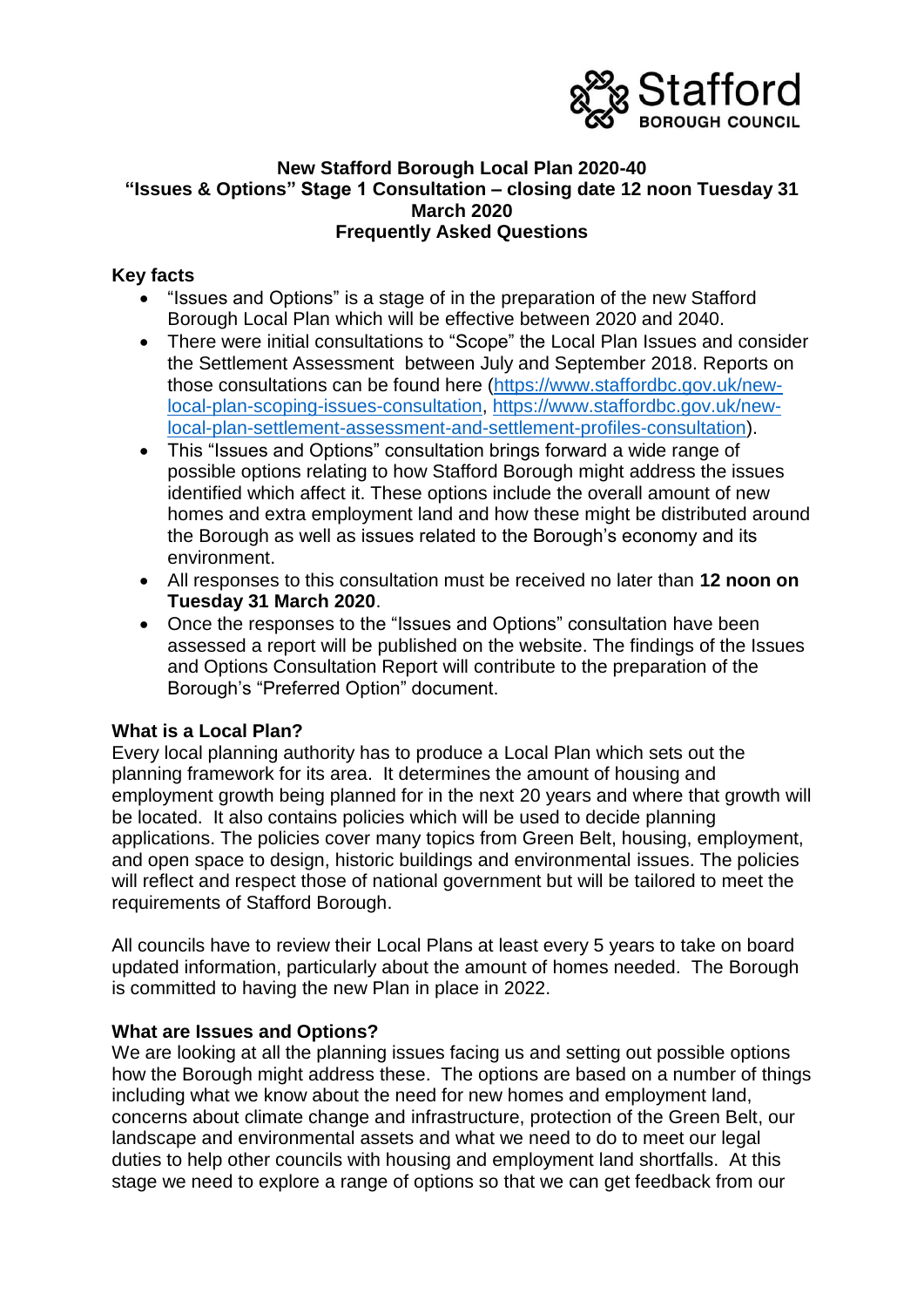residents, businesses statutory bodies and other organisations before we decide on a preferred approach.

# **Is 'no development' an option?**

The simple answer is no. National government is clear that housing growth is fundamental to revitalising the economy and the thrust of national planning policy (NPPF) is 'significantly boosting the supply of housing'. If we don't plan to deliver this growth ourselves, we will lose significant control over where it might go.

# **Why do we have to help other councils out?**

All councils have to meet a legal test known as the "Duty to Cooperate". This means we have to engage 'constructively, actively and an ongoing basis' with our neighbouring authorities over matters which cut across administrative boundaries. The matters include meeting unmet housing and employment needs and Gypsy and Traveller pitches, matters which do not always adhere to local authority boundaries.

# **What do I do now - why is my view important?**

We want your views on the levels and options for growth in Stafford Borough up to 2040 and on the planning issues we face. We are also consulting with all the necessary statutory bodies and you can find a list of the people we will consult with in our Statement of Community Involvement (SCI) see

[https://www.staffordbc.gov.uk/statement-of-community-involvement.](https://www.staffordbc.gov.uk/statement-of-community-involvement) The list includes the education and highway authorities, public health bodies, electricity, water and sewerage providers, the Environment Agency, and your parish council. Your local Borough Councillor will also be aware of the proposals.

## **What is a material planning consideration?**

For any planning-related consultation (whether this be about wider strategy, large scale strategic allocations or small sites) only certain issues (Material Planning Considerations) can be considered. These include (amongst other things relevant to land use planning):

- National and local planning policies
- Government and Planning Inspectorate requirements
- loss of light
- landscaping
- capacity of physical infrastructure
- highway issues
- loss or effect on trees
- other environmental issues such as flooding, architecture, historic conservation
- adverse impact on nature conservation

There are however a range of other issues that cannot be taken account of. These include factors such as:

- loss of property value
- loss of views
- problems arising from the construction period of any works
- boundary disputes
- issues relating to the identity of a landowner or other individuals